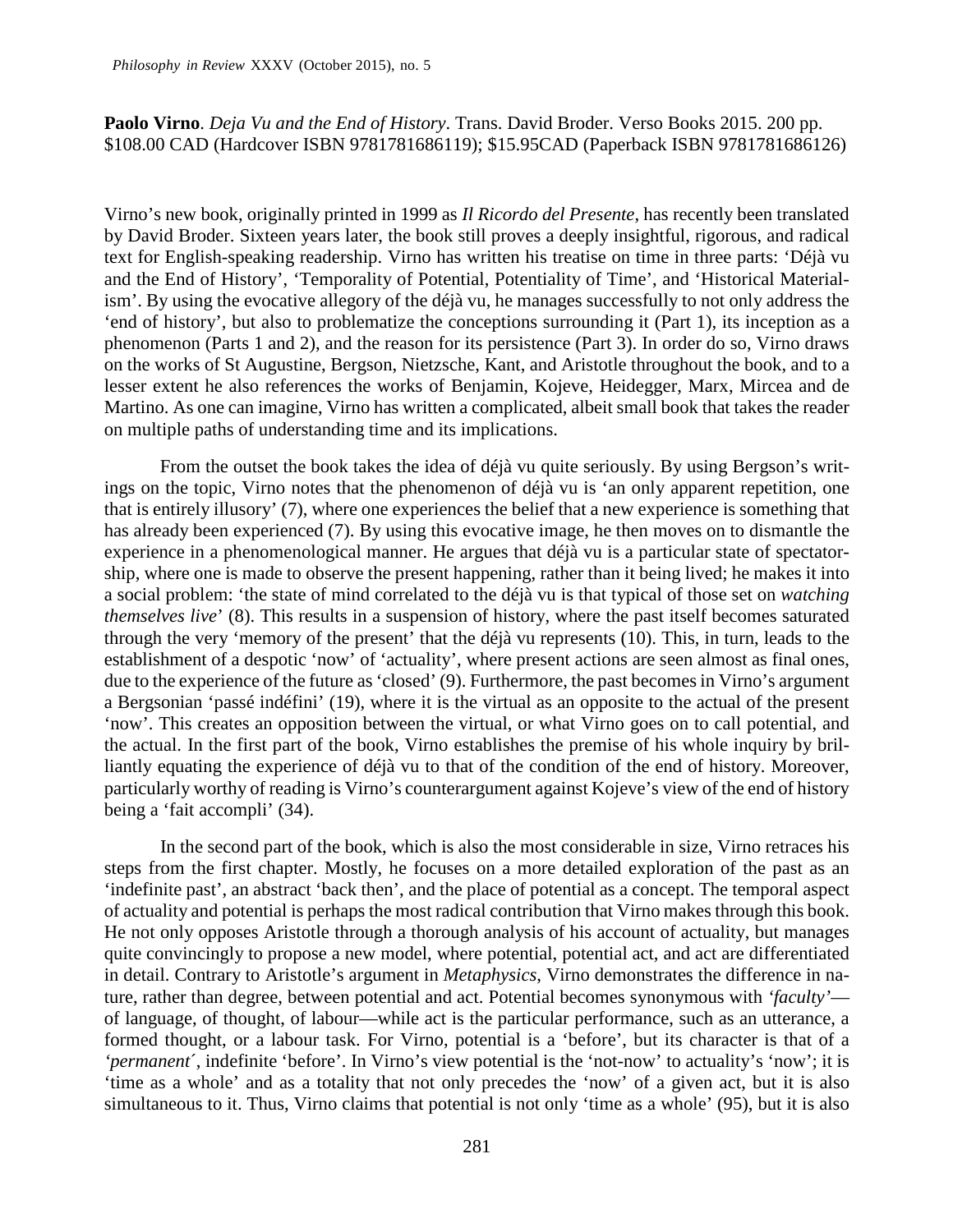'the *world*' —in the sense of 'the *perceptible context* to which the being devoid of any definite environment belongs' (89). This 'permanent' character of potential, according to Virno, shows that it is a 'lacuna' (87), where 'the lack of form is equivalent to a lack of actuation' (89).

Another interesting point to Virno's radical restructuring of time is his dealing with the relation between potential and act, or actuality. He not only challenges previous arguments about time, but carefully justifies his own—in terms of time, of being, and of knowledge. In the second part of the book, he fastidiously untangles one by one the intricacies of his assertions and follows up on the implications diligently; this includes the detailed definition of both concepts. Even more so, Virno continues and problematizes the two in terms of time, both in terms of chronological progression '*in* time' and *of* temporal order (97). Using the example of Kant's stove (97), Virno opposes both Aristotle's and Kant's views on chronological progression and temporal order. Virno problematizes the notion that their relation is fixed and it is either/or, he successfully argues that they are both. He does so by reaching an intriguing moment where 'the potential/act couple … is the theatre of both a *diachrony* and a *concomitance*' (103). Thus Virno reaches a fascinating claim that 'not-now' and 'now' are, in fact, simultaneous in terms of chronological progression, but from the standpoint of temporal order, they are 'before' and 'after' (104-32). He explicates this by demonstrating a brilliant articulation of what he terms 'a historical moment' (136-46), the requisites of which are 'its *dual directionality* and *incompleteness*' (142). In other words, the historical moment is 'unsaturated' (142), but it becomes constituted by its need to be filled (as a lacuna), as well as its retrospective or prefigurative directionality to other moments. It is not a fixed process, but one of dynamic construction (143), reminiscent of Benjamin's approach (144).

Before delving into the less conceptual and more Marxist third part of the book, Virno manages to deal a passing blow to Heidegger's 'nexus between historicity and death' (146), and Koyre's and Kojeve's Heideggerian interpretations of Hegel are not spared either (147). In the third part of the book, Virno deliberately emphasizes the faculty of labour power. He problematizes it in the context of mature capitalism, as well as capitalism in general. Following the clarification of the 'potential/act couple' (103-47), he then places them in the context of wages. Virno argues that in capitalism, a labourer is not paid for his present actual labour (nor for his past actual labour), but for his potential for labour, i.e. his labour-power (161). While, by his definition, potential remains a non-presence, in such a context it becomes of 'extraordinary empirical, pragmatic and economic significance' (160)— Virno calls it a 'historical fact' (160). This, in turn, leads to the saturation of history inherent to capitalism (173), which subsequently leads Virno to claim that 'capitalism is the first fully historical form of social organization' (161).

Following this is Virno's historical materialist understanding of capitalism. If one takes metahistory to be 'the conditions that guarantee the history of any given event' (161), then capitalism is truly meta-historical. In this case, capitalism's peculiar historical character is its reducing of the 'generic production-potential' (162) into a material commodity. Thus, meta-history takes the form of labour-power in capitalism. Moreover, it is exactly labour-power that leads to the state of mind reminiscent of the 'end of History' (173). Virno is determined to understand the very roots of metahistory, and he does so radically by avoiding delving into the materialist elements of historical materialism. Instead, he focuses in the last two sections of Part 3 on 'the ambivalence of religious symbols' (173-83) and on 'contemporary pre-history' (183-89). His argument in both sections is intriguing and he highlights clearly the differences in meta-history—how capitalism makes use of it in contrast to religious worship, and how capitalism through its 'contemporaneity of the non-contemporaneous' (189) hides away the ever-present pre-history, i.e., labour power as a faculty, or potential.